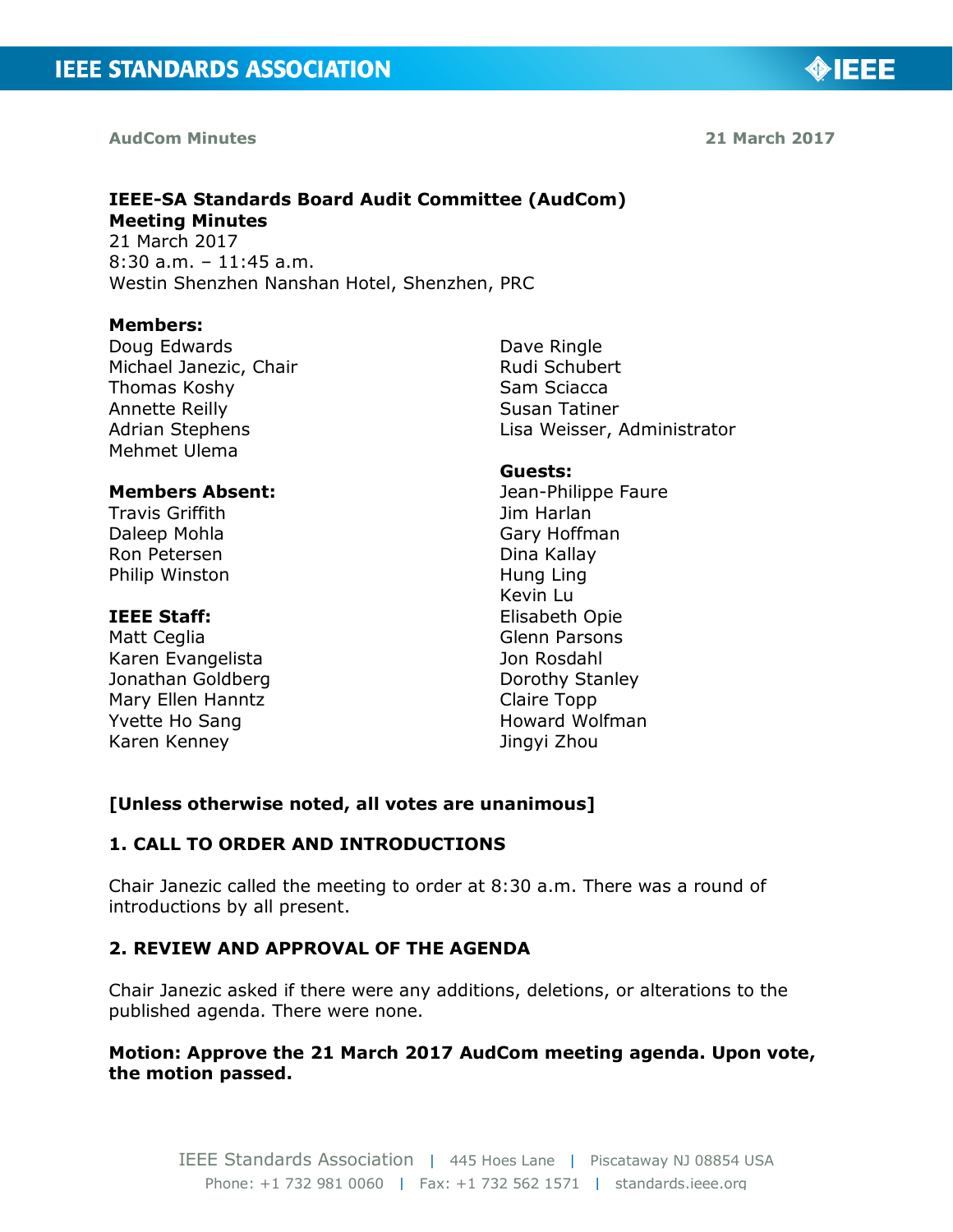#### **3. APPROVAL OF MINUTES FROM THE 23 JANUARY 2017 AUDCOM MEETING**

**Motion: Approve the minutes of the 23 January 2017 AudCom meeting. Upon vote, the motion passed.**

#### **4. P&P REVIEW**

#### **4.1 Status of Continuing Sponsor P&P Review**

4.1.1 CIS/SC - Travis Griffith, Mehmet Ulema

There are still open comments from the checklist and the P&P will continue under review and be moved to the June 2017 agenda.

4.1.2 PE/ESSB - Doug Edwards, Ron Petersen

Prior to the outcome of this review, AudCom discussed item 6.5.1 on the agenda and PE/ESSB was recognized by AudCom as a new Sponsor.

#### **Motion: To recommend acceptance of the PE/ESSB P&P. Upon vote, the motion passed.**

4.1.3 PE/TEM - Annette Reilly, Adrian Stephens

There are still open comments from the checklist and the P&P will continue under review and be moved to the June 2017 agenda.

#### **4.2 Status of New Sponsor P&P Review**

4.2.1 C/TT - Ron Petersen, Phil Winston

There are still open comments from the checklist and the P&P will continue under review and be moved to the June 2017 agenda.

4.2.2 PE/PSCC - Travis Griffith, Phil Winston

There are still open comments from the checklist and the P&P will continue under review and be moved to the June 2017 agenda.

4.2.3 VT/RTSC - Doug Edwards, Thomas Koshy

There are still open comments from the checklist and the P&P will continue under review and be moved to the June 2017 agenda.

## **4.3 Status of Continuing Working Group P&P Review**

4.3.1 C/TT/3DT-WG - Adrian Stephens, Thomas Koshy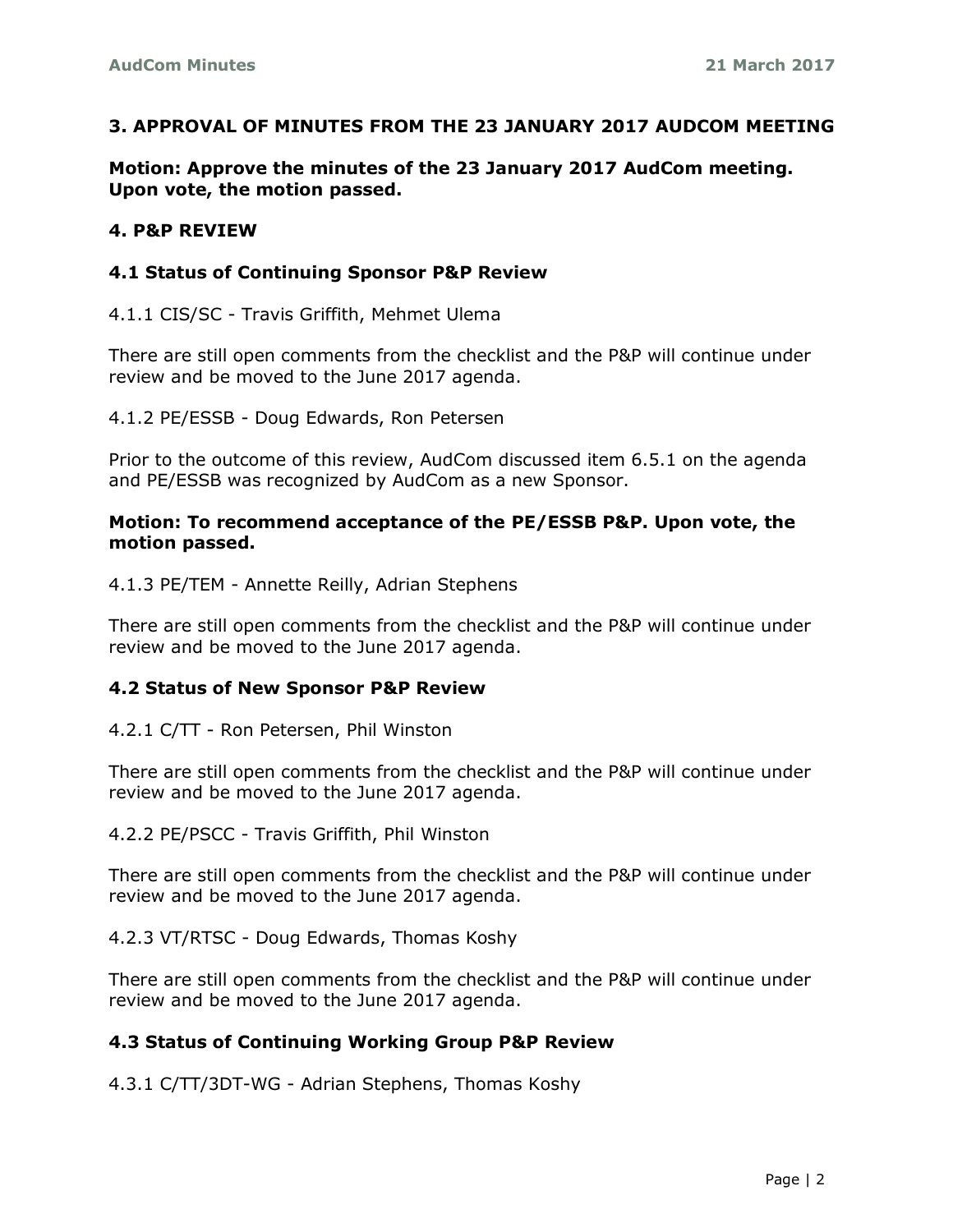There are still open comments from the checklist and the P&P will continue under review and be moved to the June 2017 agenda.

### **4.4 Status of New Working Group P&P Review**

4.4.1 EMB/Stds Com/PSAS - Ronald Petersen, Daleep Mohla

### **Motion: To deem without issue the EMB/Stds Com/PSAS P&P. Upon vote, the motion passed.**

### **5. OLD BUSINESS**

#### **5.1 Action Item Review**

Lisa Weisser reviewed the action items from prior meetings:

| <b>Action Item</b>              | <b>Status</b> | Update                              |
|---------------------------------|---------------|-------------------------------------|
| Lisa Weisser will send a Doodle | Complete      | AudCom January 2017                 |
| poll to determine the date and  |               | Teleconference took place on 23     |
| time for the January 2017       |               | January 2017.                       |
| AudCom teleconference.          |               |                                     |
|                                 |               |                                     |
| Lisa Weisser will send          | Complete      | VT/RTSC P&Ps were received.         |
| reminders to Sponsors with      |               | NPS/NI&D has been in                |
| open reviews and to the two     |               | communication about its change in   |
| Sponsors that received          |               | focus regarding standards           |
| extension requests to submit    |               | development.                        |
| P&Ps as soon as possible.       |               |                                     |
|                                 |               |                                     |
| Matt Ceglia will update the     | Complete      | Updated information is available on |
| chart to include which P&Ps are |               | the chart. The chart is in iMeet in |
| correct (Sponsor or Working     |               | the AudCom workspace.               |
| Group) for the different        |               |                                     |
| subgroups shown.                |               |                                     |
|                                 |               |                                     |

#### **5.2 Expired Sponsor P&Ps - NPS/NI&D**

Chair Janezic reminded AudCom that NPS/NI&D Sponsor P&Ps expired in December 2016, but the Sponsor was granted an extension to submit updated P&Ps by 21 February 2017 or the Standards Board would suspend NPS/NI&D's authorization to perform standards work. Chair Janezic informed AudCom that he spoke with the Chair of NPS/NI&D and found out that in 2016, NPS's AdCom removed the standards committee from their bylaws in recognition that they are no longer developing standards, and NPS decided not to submit a Sponsor P&P. As NPS/NI&D did not meet the IEEE-SA deadline for Sponsor P&P submission, it is no longer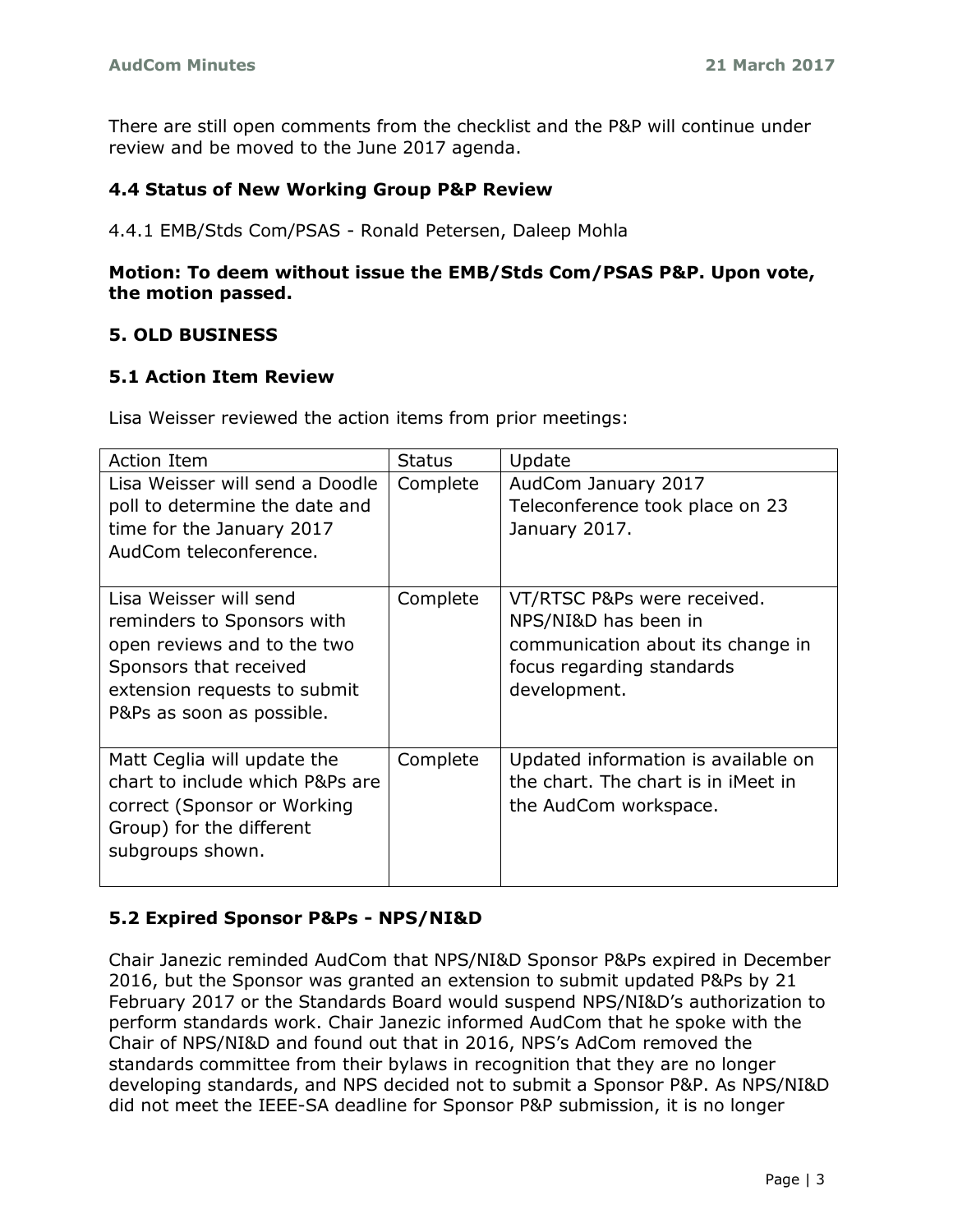authorized to perform standards work. Thomas Koshy mentioned that some of the standards would fit in with PE/NPE and he will provide an update to AudCom on whether some of these standards could be maintained by PE/NPE.

### **Motion: Whereas NPS/NI&D is no longer authorized to perform standards work, AudCom requests to work with the SASB to consider the disposition of its active standards. Upon vote, the motion passed.**

## **6. NEW BUSINESS**

#### **6.1 Discussion - Review of AudCom Conventions Ad Hoc - Chair Janezic**

Chair Janezic reviewed the progress made toward the AudCom Conventions review. The ad hoc met once and has been collecting comments about the Conventions. Chair Janezic encouraged everyone to send any comments they have (there is a comment template in iMeet in the AudCom workspace) and to let him or Lisa Weisser know if they are interested in joining the ad hoc. The ad hoc will also look at the process flow charts that accompany the Conventions.

### **6.2 Discussion - Potential Areas of Revision for AudCom Baseline Documents - Chair Janezic**

Chair Janezic described the process that AudCom will use to revise the AudCom Baseline documents this year, which includes focusing primarily on those sections that were points of contention last year: Officers, Membership, Subgroups, and Meetings. He opened the discussion for other areas of the documents that may need to be updated, and it was agreed that a big issue that comes up during the reviews is version control. It was also noted that some Sponsors have their own ad hocs looking at some of the Baseline clauses, too.

#### **AI: Lisa Weisser asked that if anyone learns of Sponsors working on updates to sections of the AudCom Baselines, they should make AudCom aware of it so the work is not duplicated, and can potentially enhance the work that AudCom is doing.**

AudCom initiated two ad hoc committees to prepare revised text for AudCom to consider later this year. It was agreed that the goal is to complete all recommendations by September 2017 so they can be approved by the SASB in December 2017.

The Membership Clauses ad hoc will be Chaired by Adrian Stephens and will include the following members: Matt Ceglia, Jonathan Goldberg, Travis Griffith, Mike Janezic, Ron Petersen, Annette Reilly, Mehmet Ulema, Lisa Weisser, Phil Winston, and Howard Wolfman. (NB: This list includes members who were recruited following the March AudCom meeting.)

The Officers Clauses ad hoc will be chaired by Mehmet Ulema and will include the following members: Matt Ceglia, Doug Edwards, Travis Griffith, Mike Janezic,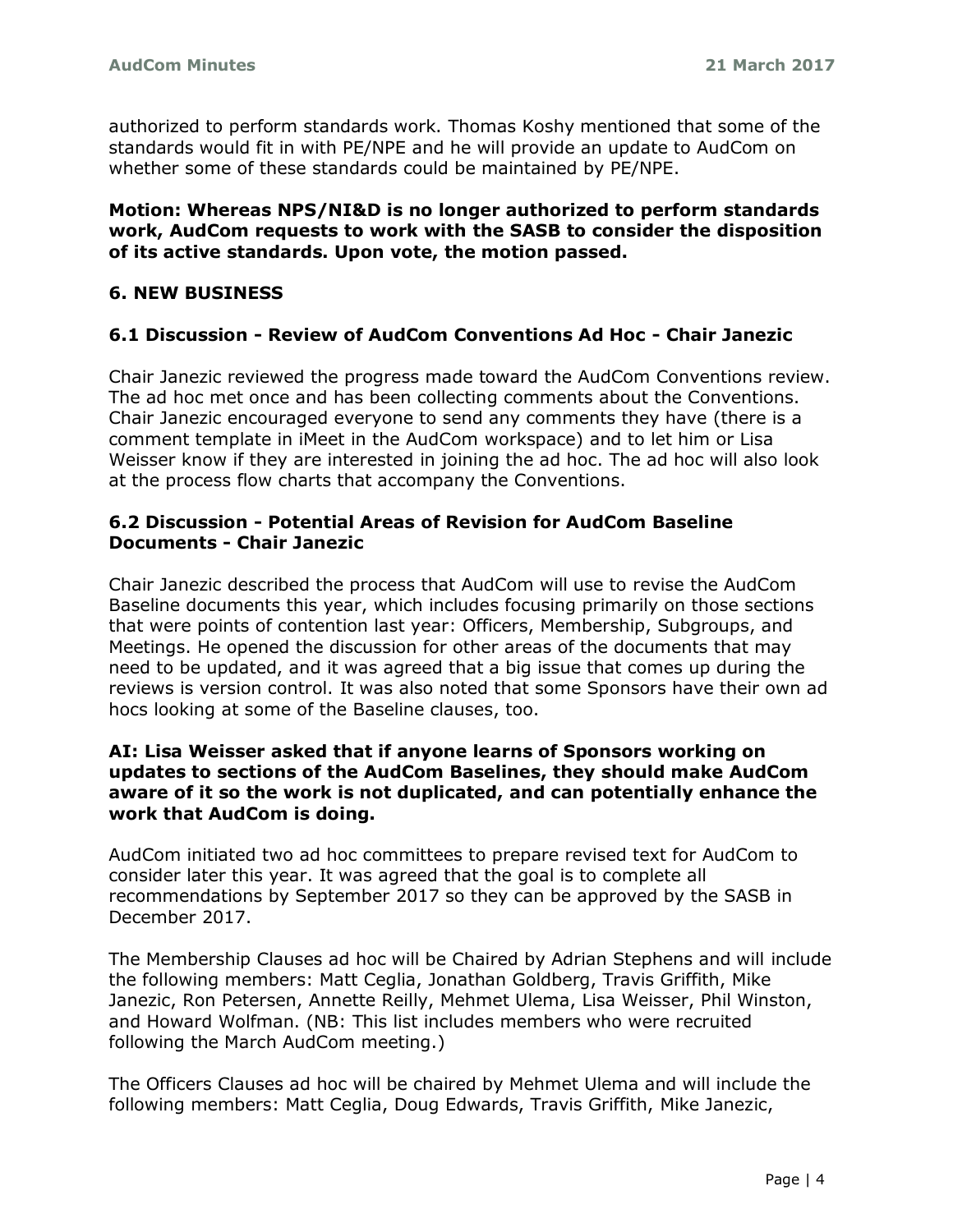Annette Reilly, and Lisa Weisser. (NB: This list includes a member who was recruited following the March AudCom meeting.)

#### **6.3 PES Sponsor Name Change Requests and Related P&Ps Based on the PES Restructuring**

Lisa Weisser showed a chart that described some remaining Committee name changes resulting from the 2016 PES restructuring, including:

6.3.1 PE/PSRC Power System Relaying Committee to PE/PSRCC Power System Relaying & Control Committee

6.3.2 PE/PSACE - Power System Analysis, Computing and Economics, to PE/AMPS - Analytic Methods for Power Systems

The chart included the P&Ps that the renamed Committees will use. AudCom agreed to the name changes and the related updates in myProject.

## **AI: Lisa Weisser will work with TPO to ensure the PES structure changes are made, and P&Ps are accurately reflected in myProject.**

### **6.4 Computer Society Sponsor Name Change Request and Disbandment Activities Based on Restructuring - Matt Ceglia**

Matt Ceglia described several Sponsor changes resulting from a restructuring within the Computer Society, including:

6.4.1 Renaming of Computer Society/Information Assurance Standards Committee (C/IA) to Cybersecurity and Privacy Standards Committee (C/CPSC) and the P&Ps They Will Use

6.4.2 Sponsor Disbandment Computer Society/Storage Systems (C/SS) and Computer Society/Foundation for Intelligent Physical Agents (C/FIPA)

#### **Motion: AudCom recommends the disbandment of Computer Society/Storage Systems (C/SS) and Computer Society/Foundation for Intelligent Physical Agents (C/FIPA). Upon vote, the motion passed.**

**AI: Lisa Weisser will work with TPO to ensure the Computer Society structure changes are made, including moving any related projects, and that P&Ps are accurately reflected in myProject.**

## **6.5 Request for Sponsor Recognition**

6.5.1 IEEE Power and Energy Society/Energy Storage & Stationary Battery (PE/ESSB) - Name change and merge with IEEE Power and Energy Society/Stationary Battery (PE/SB)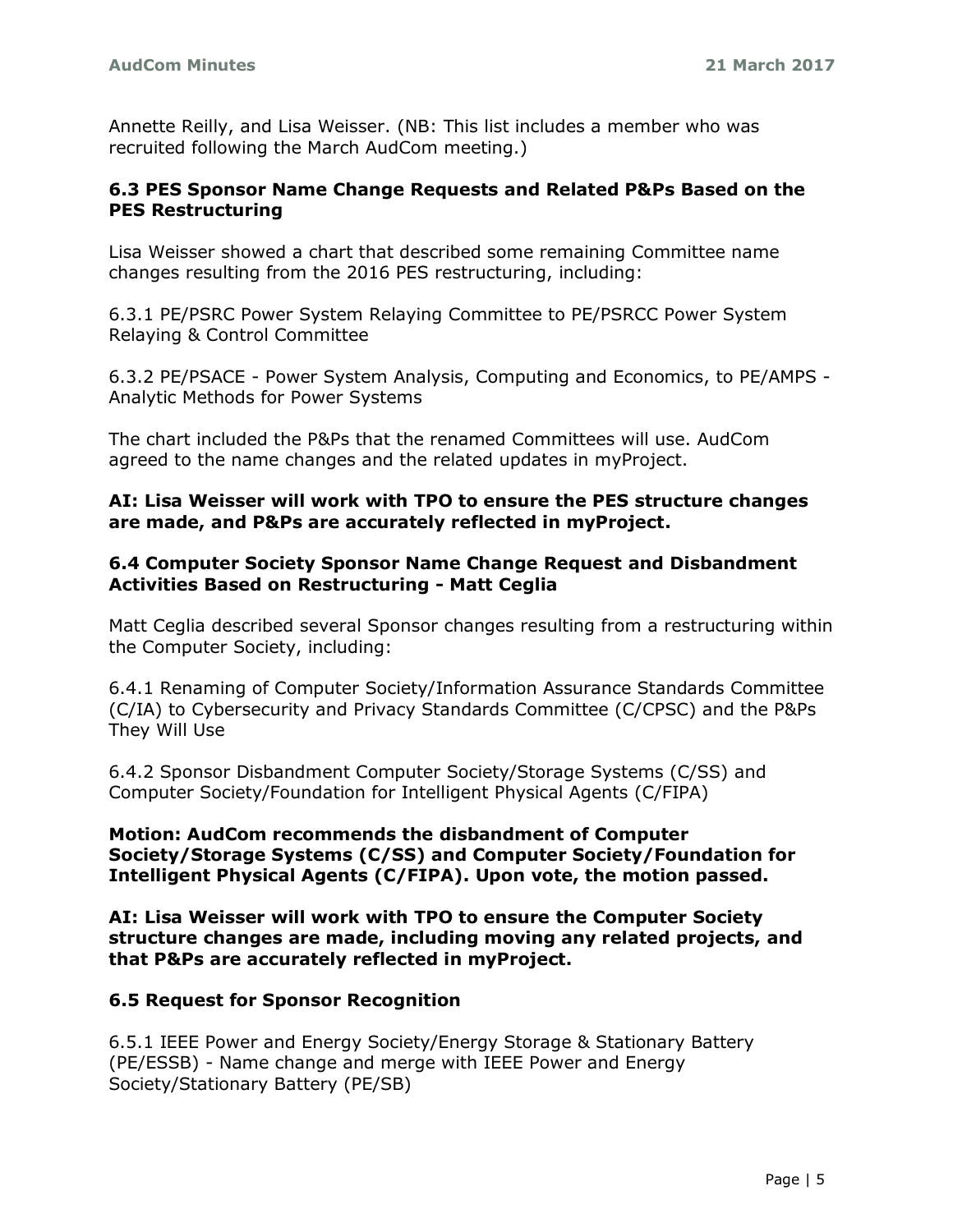This was discussed prior to agenda item 4.1.2.

#### **Motion: Recognize the Power and Energy Society/Energy Storage & Stationary Battery, to be abbreviated as PE/ESSB, as an official Sponsor, in accordance with IEEE-SASB Bylaws 5.2.2.**

6.5.2 IEEE Power and Energy Society/Power Systems Communications & Cybersecurity (PE/PSCC) – Name change from IEEE Power and Energy Society/Power Systems Communications (PE/PSC) and merge some subcommittees from IEEE Power and Energy Society/Power System Relaying Committee (PE/PSRC) and IEEE Power and Energy Society/Substations (PE/SUB)

The P&Ps of PE/PSCC are still under review, so it was agreed that the Sponsor recognition would be deferred until the June AudCom meeting when the P&Ps be discussed.

## **6.6 Upcoming New Sponsors in ComSoc and Their P&Ps - Jonathan Goldberg**

Jonathan Goldberg and Mehmet Ulema described upcoming changes in ComSoc to prepare AudCom for anticipated P&Ps from five upcoming new standalone Committees within ComSoc. They also explained the ComSoc structure so that it will be clearer when the P&Ps are reviewed.

## **6.7 Volunteer Survey - Yvette Ho Sang**

Yvette Ho Sang told AudCom to watch for an upcoming survey for members of the SASB and its committees. One of the strategic goals of the BOG is to be a learning community, and the survey will let us know if we are achieving the goal of getting to that culture. She encouraged everyone to participate in the survey, which will be sent in April.

## **6.8 Discussion - Which Governing Document to Use as the Default in the Absence of Working Group P&Ps - Matt Ceglia**

Matt Ceglia opened the discussion about which governing documents should be used as the default when there are no Working Group P&Ps in place. It was agreed that this needs to be codified in higher-level documents because it is not currently codified. It was suggested that there should be a Baseline default Working Group P&P with the choices pre-selected, and there was general agreement that this could be a good solution. There was also a suggestion that this could be rolled into the work that will be taking place on the AudCom Baselines this year.

# **7. DATE OF NEXT MEETING**

The next in-person meeting of AudCom is scheduled for 13 June 2017 in Milan, Italy. Given the amount of AudCom activity that is anticipated this year, it was agreed that there will be a need for a September AudCom teleconference.